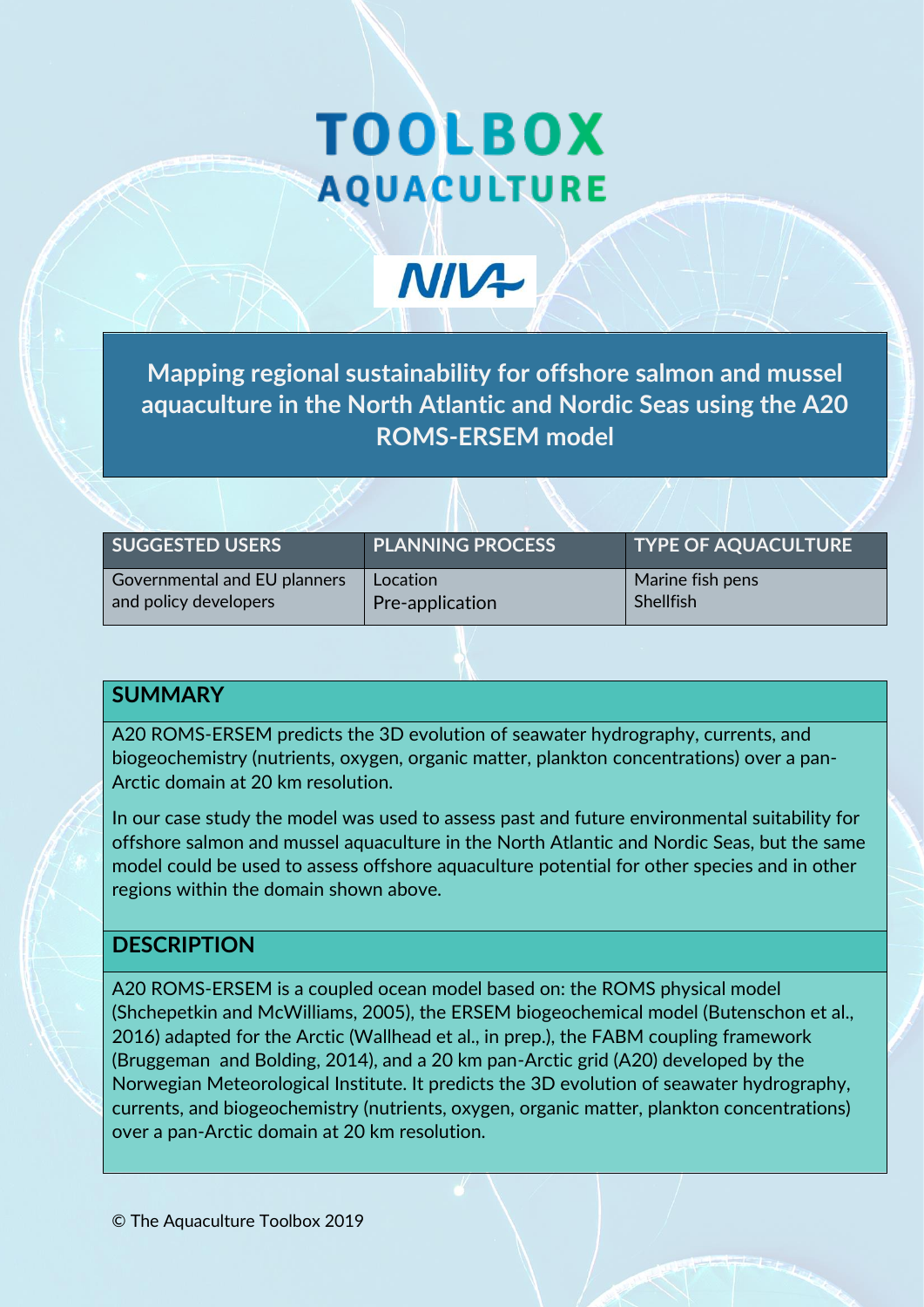The model was applied to assess the regional-scale sustainability of offshore salmon/mussel aquaculture sites in the North Atlantic and Nordic Seas, over the past 3 decades and the next 3 decades under the RCP8.5 scenario. Such assessments are needed for long-term planning and policy development in regard to economic development and food provision and within the European Economic Area (e.g. expansion into offshore areas as potential regions of future blue growth and sustainable exploitation).

Our results suggested that large regions of the European/Nordic shelf seas could be utilized for offshore salmon and mussel aquaculture, assuming that logistical and administrative constraints can be overcome, and that the total suitable area will likely remain stable over the coming three decades even under a pessimistic climate change scenario.

#### **THE ISSUE BEING ADDRESSED**

The A20 ROMS-ERSEM case study addresses the issue of assessing the present and future potential for oceanic offshore salmon and mussel aquaculture in the North Atlantic and Nordic Seas. With the arrival of Ocean Farm 1 from SalMar (https://www.salmar.no/en/offshore-fishfarming-a-new-era/), oceanic offshore aquaculture is becoming a realistic prospect for future economical development and food provision, and one that may provide significant advantages over inshore (fjord) and onshore aquaculture, such as reduced disease transmission and areause conflicts, and better welfare conditions (larger cages, more natural environments).

# **THE APPROACH**

We applied the A20 ROMS-ERSEM model to assess the regional-scale sustainability of offshore salmon/mussel aquaculture sites in the North Atlantic and Nordic Seas, over the past 3 decades and the next 3 decades under the RCP8.5 scenario. This analysis focuses on scoping and spatial planning for potential offshore facilities. Sustainability of Atlantic salmon aquaculture was based on environmental windows for seawater temperature, oxygen concentration and maximum current speed (corrected for the presence of the fish farm), and engineering constraints on water depth at the farm site. Sustainability of blue mussel aquaculture was based on a thermal window for favourable grow-out, a potential food supply index based on current speed and ambient particulate organic carbon, and mooring feasibility constraints on water depth (see TAPAS D6.3 for full details). These constraints were combined into sustainability indices and averaged over past and future decades to generates maps of sustainability over the North Atlantic and Nordic Seas.

While similar broad-scale "macro-siting" analyses have been performed using only observational data (e.g. Kapetsky et al., 2013; Gentry et al., 2017), the use of an ocean biogeochemical model (such as the A20 ROMS-ERSEM model used herein) has two major potential benefits: 1) The model can provide complete time series of variability at all depths and horizontal locations, not subject to gaps or sampling biases, and may thus provide more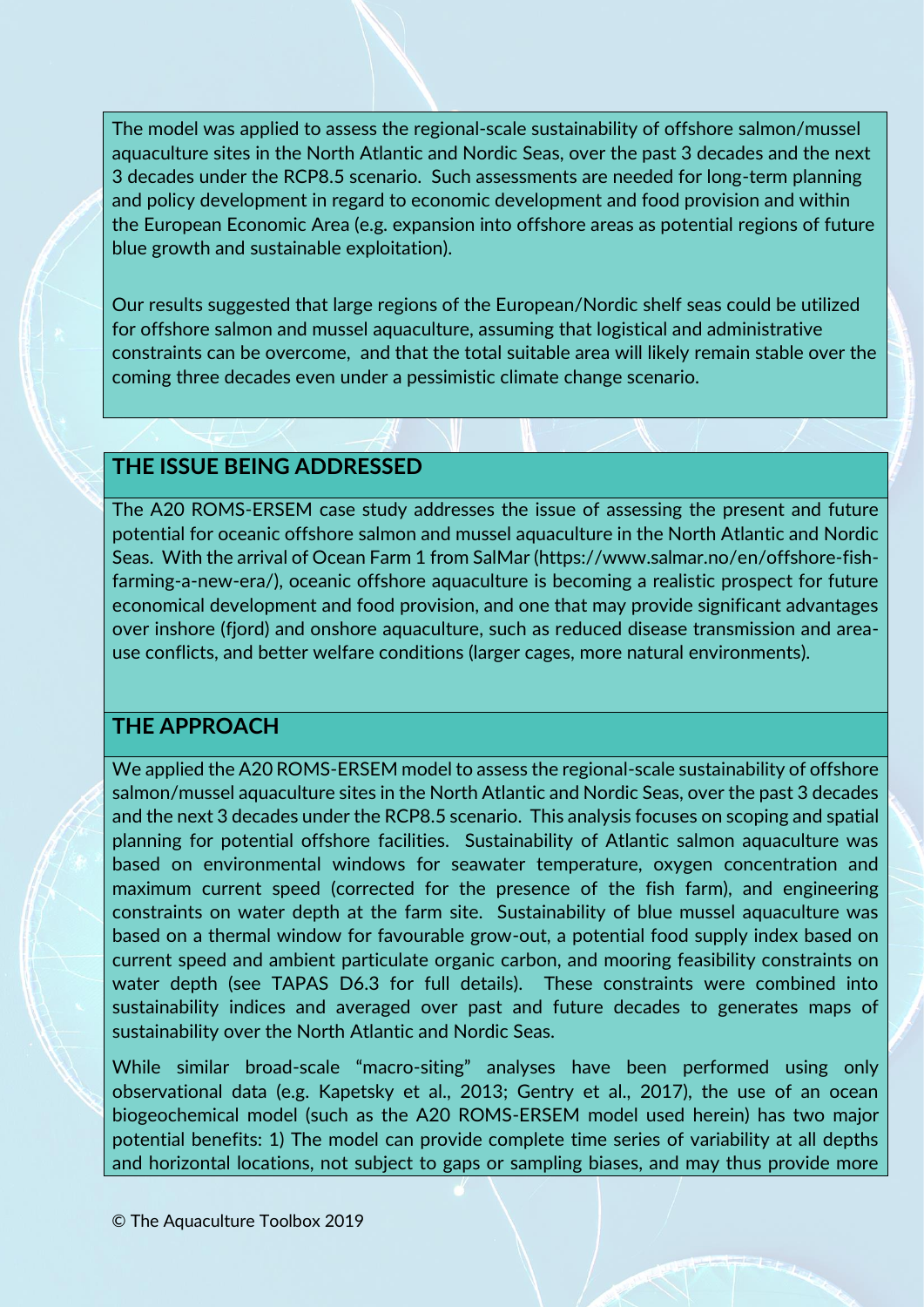robust estimates of e.g. annual minimum oxygen concentrations; 2) The model can provide future projections, thus allowing us to investigate how different scenarios of anthropogenic change may impact conditions at a regional scale, allowing policy-makers to identify potential zones that could be used for aquaculture into the future, subject to local-scale assessment.

# **THE RESULTS**

The model output suggests that, in lieu of administrative, technological, or logistical constraints not considered here, water depth and thermal tolerance are the primary constraints on offshore salmon aquaculture, with a secondary role played by oxygen concentration and current speed. On this basis, vast areas of the European/Nordic continental shelves would have been suitable for offshore salmon aquaculture in recent decades, if the appropriate technology had been developed. For blue mussel aquaculture, all constraints appear to be of comparable importance, and the primary driver of spatial variations in potential food supply appears to be the horizontal current speed. The combined sustainability index suggests that regions off Brittany, Northern Ireland, Scotland, the northern North Sea, the Faroe Islands, Iceland, the Norwegian coast especially in the south, and parts of the Barents Sea and western Svalbard shelf, would be suitable for offshore mussel aquaculture (again, if the technological challenges can be overcome). For both aquaculture types the overall area with potential for offshore aquaculture appears to have been stable over recent decades.

In the future, under the RCP8.5 scenario, the A20 projections suggest that regional-scale sustainability will remain stable over the coming 30 years for both salmon and mussel aquaculture. A caveat to these results is that they represent the downscaled projections from only one driving climate model (the Norwegian Earth System Model NORESM) and this particular climate model show relatively weak warming over the next 30 years, compared to other climate models. A more rigorous analysis would consider ensemble downscaled predictions using multiple climate models.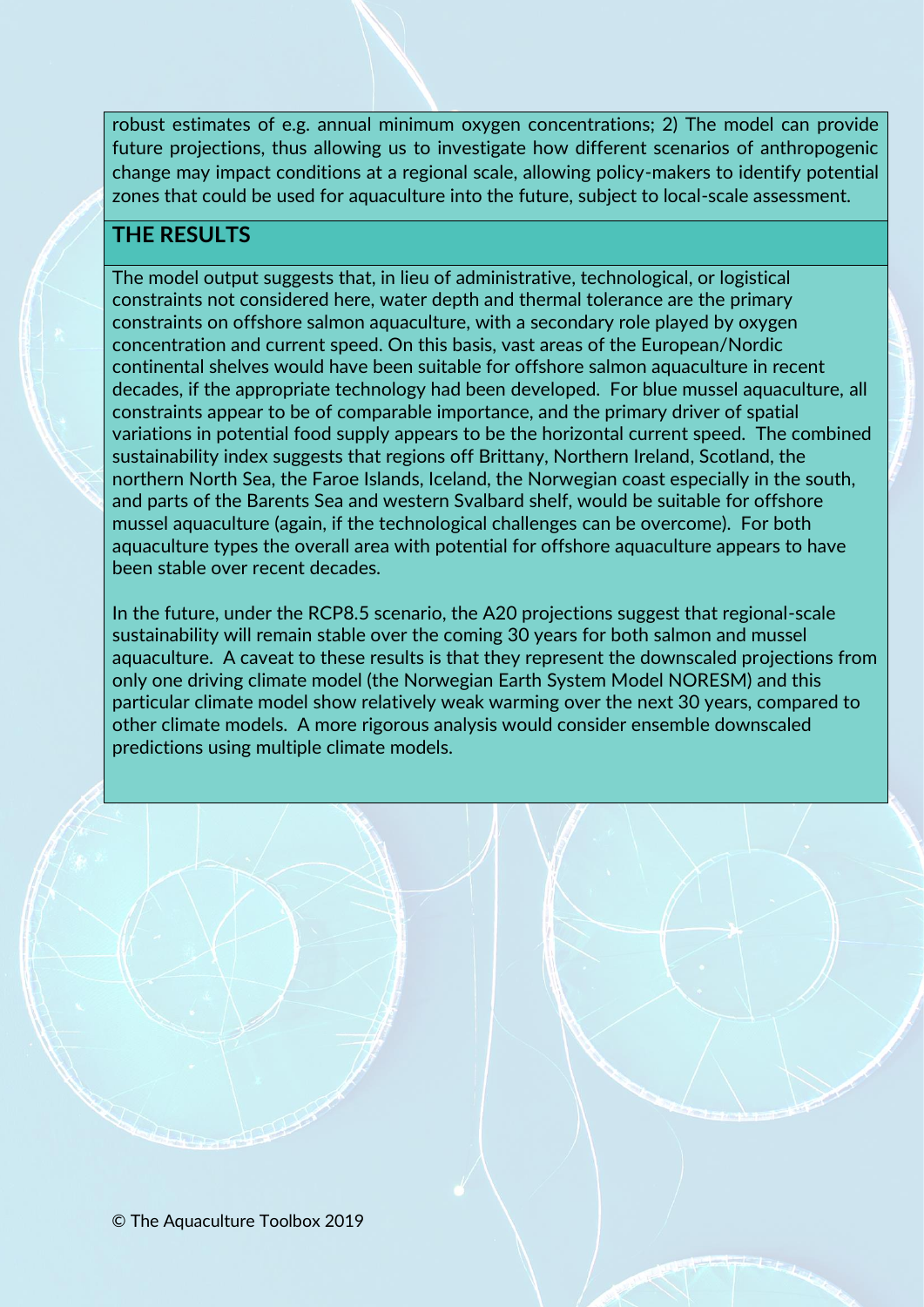

Figure 1: Combined sustainability index for offshore Atlantic salmon aquaculture in the North Atlantic and Nordic Seas during the period 2005-2014 (1 = suitable, 0 = not suitable). This combined index is based on water depth, temperature, and dissolved oxygen conditions inside a hypothetical fish cage at each location in the plot.



Figure 2: Combined sustainability index for offshore blue mussel aquaculture in the North Atlantic and Nordic Seas during the period 2005-2014 (yellower colours more suitable). This combined index is based on water depth, temperature, particulate organic carbon, and horizontal current speed at a hypothetical mussel longline each location in the plot.